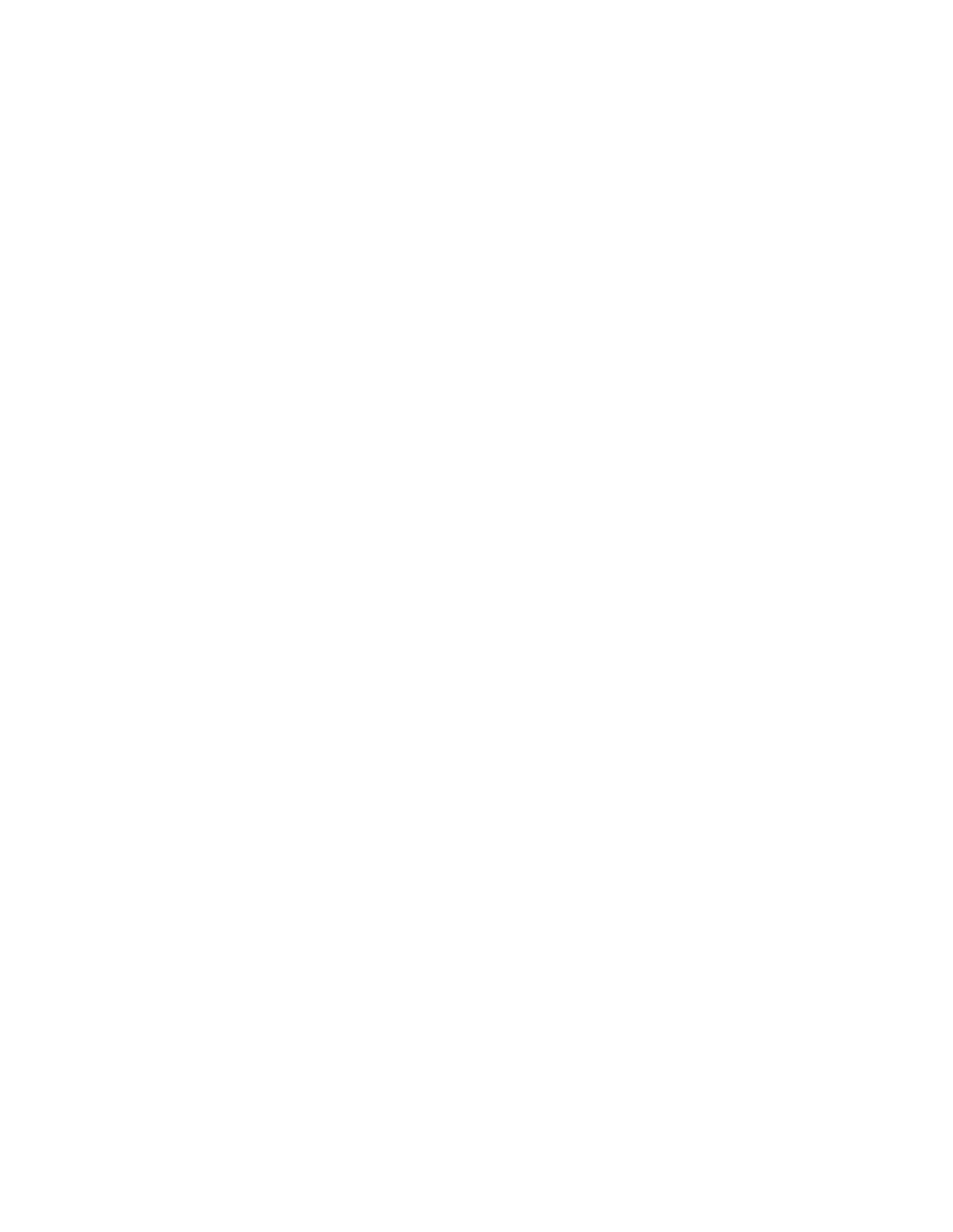# **EXECUTIVE SUMMARY**

## **Highlights**

There were 11,442 students enrolled at GRCC this winter. Billing units increased 0.2 percent, and credit hours decreased by 0.3 percent. The School of Arts and Sciences billing units decreased 2.7 percent, while the School of Workforce Development billing units increased 6.3 percent. The average number of students per section decreased from 19.8 to 19.2. Regarding residency, 25.2 percent of the students were non-residents, and 1.4 percent were from out of state. Of the total population, 3,875 (33.9 percent) of the students were age 25 or older. The number of full-time students was 2,721, 23.8 percent of the total.

### **Key Findings**

#### **Headcount**

• Headcount for winter 2022 was 11,442, 125 more students than last winter. (Table 1)

#### **Billing Units**

• Billing units for winter 2022 were up 160 (0.2 percent) from last winter. (Table 2)

#### **Credit Hours**

• Credit hours for winter 2022 were down 284 (0.3 percent) from last winter. (Table 3)

#### **Arts and Sciences/Workforce Development Billing Units**

- Winter-to-Winter Arts and Sciences billing units decreased 2.7 percent and Workforce Development billing units increased 6.3 percent. (Table 4)
- The Arts and Sciences departments with the largest percentage increases in billing units were Exercise Science (+10.2 percent), Psychology (+6.7 percent), and Visual Arts (+5.0%). Seven of the eleven departments had decreases. (Table 5)
- included Automotive (+66.7%), Culinary Education (+23.2%), and Manufacturing (+23.0%).<br>Six of the twelve departments had decreases. (Table 5) • Workforce Development departments with the largest percentage increases in billing units

#### **Total Number of Lecture Sections/Average Number of Students Per Section**

• The total number of lecture sections offered for winter 2022 was 1,446, up 49 from last winter. The average number of students per section decreased to 19.2 (Table 8)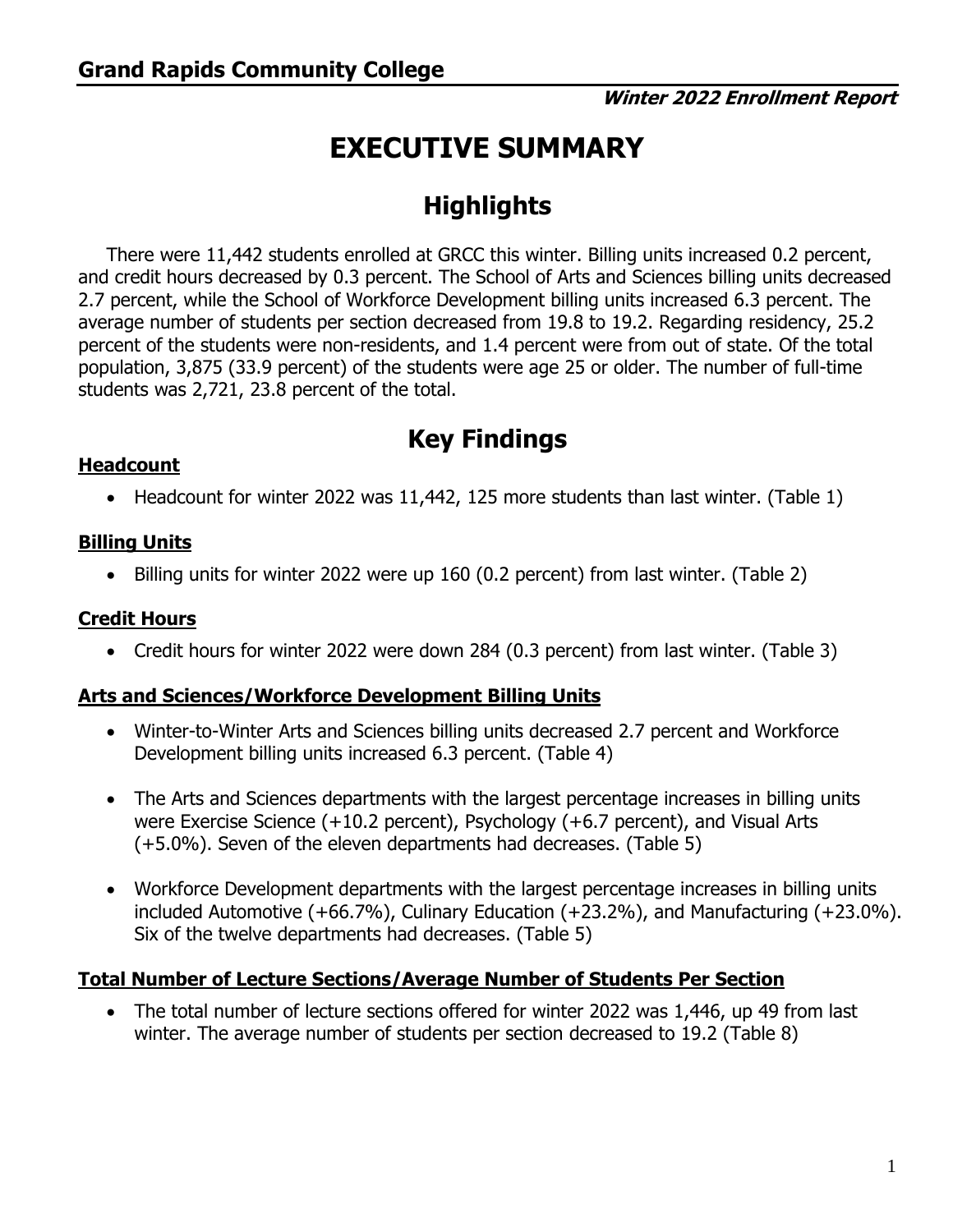#### **Residency Billing Units**

• The proportion of billing units for in-district students increased 0.8 percent from last winter; out-of-district students decreased 1.0 percent compared to last winter. (Table 9)

#### **Residency Headcount**

• Students from KISD made up 73.4 percent of all students (up from 72.8 percent last winter); non-resident students totaled 25.2 percent (down from 26.4 percent); out-of-state students accounted for 1.4 percent (up from 0.9 percent). (Table 10)

#### **Retention Rates**

• The retention rate from fall 2021 to winter 2022 for beginning, degree-seeking freshmen was 74.4 percent, up from 73.8 percent from fall 2020 to winter 2021. Full-time degreeseeking students had a return rate of 78.6 percent, a decrease of 2.0 percent. (Table 11)

#### **Gender**

• Female students comprised 57.4 percent of the total winter enrollment. Males made up 42.4 percent of the student population. (Table 13)

#### **Age**

- Students who were age 25 or older totaled 3,875, 33.9 percent of all students; the percentage increased from 30.3 percent last year. (Table 14)
- The average age of students was 25.0 years, up from 24.3 last year. (Table 15)

#### **Ethnicity**

• The total percentage of students of color was 31.7 percent, up from 29.9 percent last year. (Table 16)

#### **Full-time Students/Full-time Equivalency**

- The proportion of students who attended GRCC full-time for winter 2022 was 23.8 percent, down from 25.4 percent in winter 2021. (Table 17)
- The full-time equivalent calculation for winter 2022 was 5,628. The average number of credits per student decreased to 8.1 (Table 18)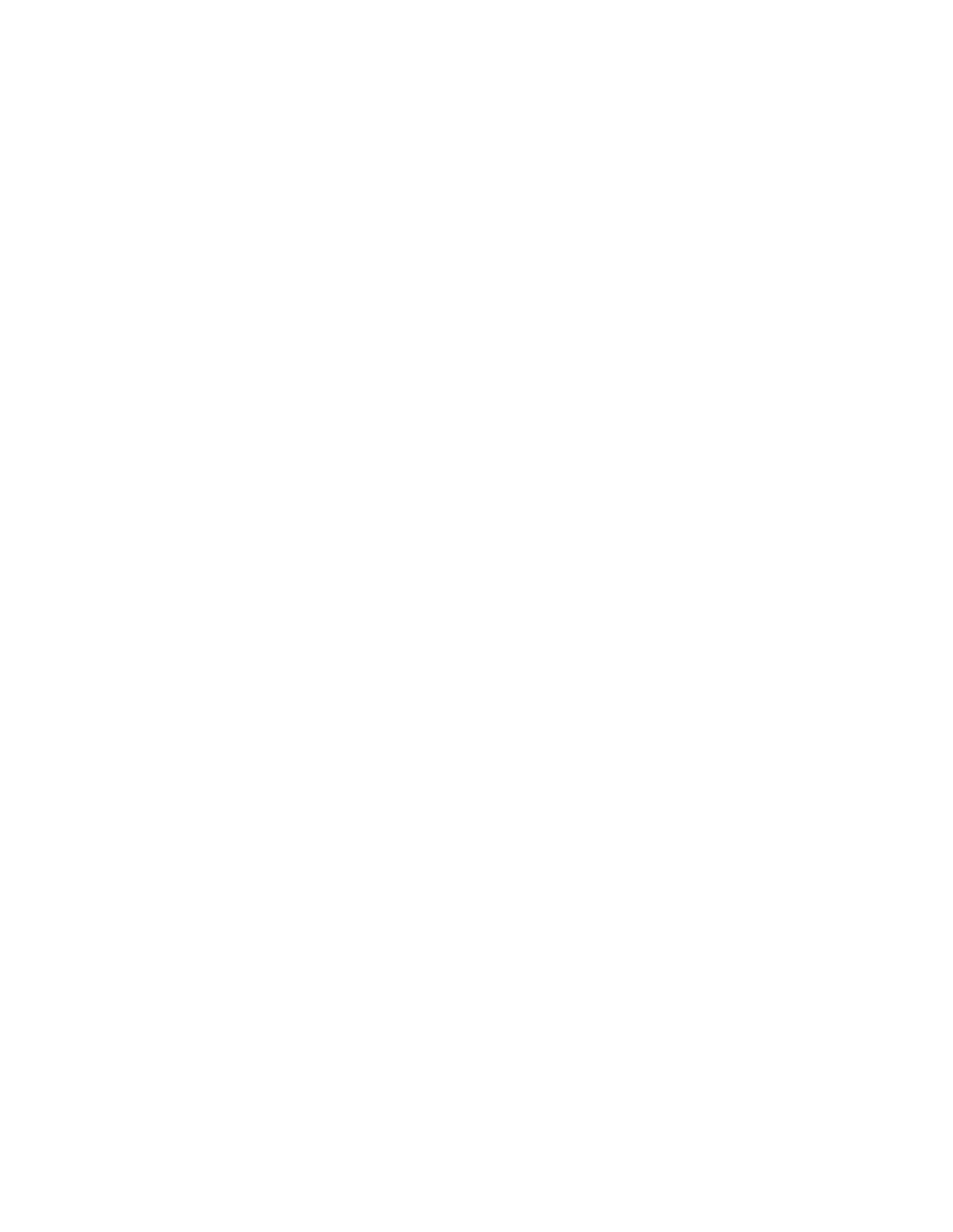| (includes equivalent billing units from fee-based courses) |                                                 |        |                              |                                |  |  |  |  |  |  |  |
|------------------------------------------------------------|-------------------------------------------------|--------|------------------------------|--------------------------------|--|--|--|--|--|--|--|
|                                                            | <b>Arts &amp; Sciences</b>                      |        | <b>Workforce Development</b> |                                |  |  |  |  |  |  |  |
| <b>Winter</b><br><b>Semester</b>                           | $\frac{0}{0}$<br><b>Number</b><br><b>Change</b> |        | <b>Number</b>                | $\frac{0}{0}$<br><b>Change</b> |  |  |  |  |  |  |  |
| 2022                                                       | 68,848.00                                       | $-2.7$ | 35,328.75                    | 6.3                            |  |  |  |  |  |  |  |
| 2021                                                       | 70,742.00                                       | $-8.8$ | 33,247.74                    | $-13.3$                        |  |  |  |  |  |  |  |
| 2020                                                       | 77,521.50                                       | $-3.2$ | 38,341.20                    | $-0.2$                         |  |  |  |  |  |  |  |
| 2019                                                       | 80,069.50                                       | $-2.6$ | 38,417.49                    | $-3.7$                         |  |  |  |  |  |  |  |
| 2018                                                       | 82,240.00                                       | $-4.4$ | 39,891.67                    | $-1.7$                         |  |  |  |  |  |  |  |
| 2017                                                       | 86,045.50                                       | $-4.3$ | 40,573.36                    | $-4.3$                         |  |  |  |  |  |  |  |
| 2016                                                       | 89,877.00                                       | $-5.0$ | 42,408.03                    | $-7.5$                         |  |  |  |  |  |  |  |
| 2015                                                       | 94,602.00                                       | $-9.3$ | 45,823.34                    | $-8.3$                         |  |  |  |  |  |  |  |

**2014** 104,276.46 -11.3 49,977.86 -3.9

**2013** 117,529.27 -4.8 52,015.25 -1.7

**2012** 123,469.09 -6.2 52,921.05 -4.7

# **TABLE 4 Billing Units by School**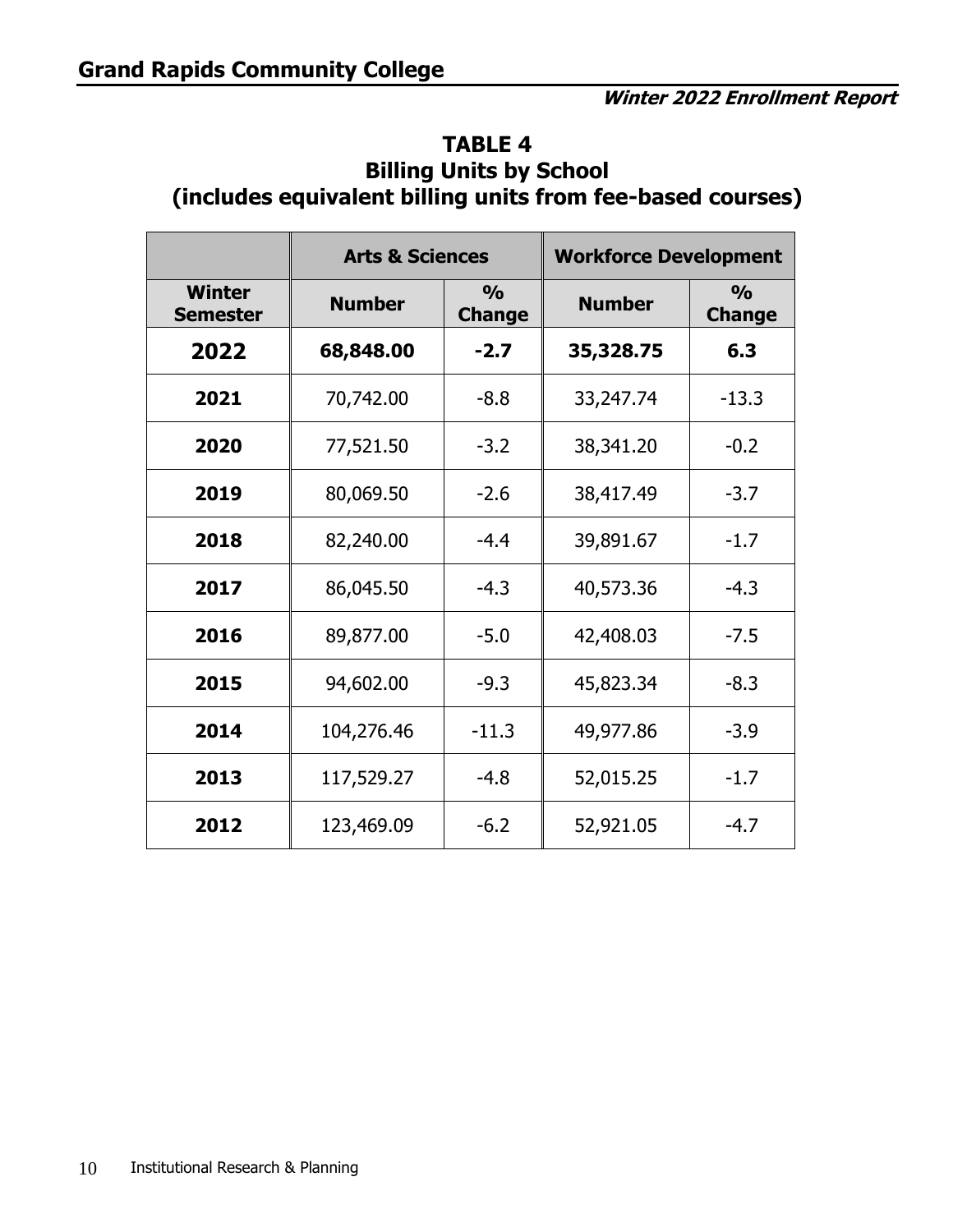| Winter 2019 to Winter 2022<br>(includes equivalent billing units from fee-based courses) |                       |                       |                |                |                                                               |  |  |  |  |  |  |
|------------------------------------------------------------------------------------------|-----------------------|-----------------------|----------------|----------------|---------------------------------------------------------------|--|--|--|--|--|--|
|                                                                                          | <b>Winter</b><br>2019 | <b>Winter</b><br>2020 | Winter<br>2021 | Winter<br>2022 | <b>Percent</b><br><b>Change</b><br>from Last<br><b>Winter</b> |  |  |  |  |  |  |
| <b>School of Arts and Sciences</b>                                                       |                       |                       |                |                |                                                               |  |  |  |  |  |  |
| <b>Biological Sciences</b>                                                               | 10,420.00             | 9,977.00              | 10,442.00      | 9,776.00       | $-6.4%$                                                       |  |  |  |  |  |  |
| Education/Child Development                                                              | 1,931.00              | 1,724.00              | 1,605.00       | 1,578.00       | $-1.7%$                                                       |  |  |  |  |  |  |
| English                                                                                  | 12,358.00             | 12,222.00             | 10,732.00      | 10,910.00      | 1.7%                                                          |  |  |  |  |  |  |
| <b>Exercise Science</b>                                                                  | 1,631.00              | 1,398.00              | 1,674.00       | 1,845.00       | 10.2%                                                         |  |  |  |  |  |  |
| Language and Thought                                                                     | 8,506.00              | 8,244.00              | 8,132.00       | 7,390.00       | $-9.1%$                                                       |  |  |  |  |  |  |
| Mathematics                                                                              | 11,548.00             | 11,107.00             | 9,527.00       | 9,087.00       | $-4.6%$                                                       |  |  |  |  |  |  |
| Performing Arts                                                                          | 2,847.00              | 3,135.00              | 3,126.00       | 3,095.00       | $-1.0%$                                                       |  |  |  |  |  |  |
| <b>Physical Sciences</b>                                                                 | 10,475.50             | 9,932.50              | 8,355.00       | 7,683.00       | $-8.0%$                                                       |  |  |  |  |  |  |
| Psychology                                                                               | 6,623.00              | 6,842.00              | 5,401.00       | 5,765.00       | 6.7%                                                          |  |  |  |  |  |  |
| Social Sciences                                                                          | 9,733.00              | 9,154.00              | 8,273.00       | 8,070.00       | $-2.5%$                                                       |  |  |  |  |  |  |
| <b>Visual Arts</b>                                                                       | 3,997.00              | 3,786.00              | 3,475.00       | 3,649.00       | 5.0%                                                          |  |  |  |  |  |  |
| <b>Total</b>                                                                             | 80,069.50             | 77,521.50             | 70,742.00      | 68,848.00      | $-2.7%$                                                       |  |  |  |  |  |  |
| <b>School of Workforce Development</b>                                                   |                       |                       |                |                |                                                               |  |  |  |  |  |  |
| Acct'g./Office Admin./Business                                                           | 10,755.00             | 11,122.00             | 9,995.00       | 11,196.00      | 12.0%                                                         |  |  |  |  |  |  |
| Applied Technology                                                                       | 2,375.50              | 2,443.50              | 1,921.00       | 2,123.00       | 10.5%                                                         |  |  |  |  |  |  |
| Automotive                                                                               | 1,072.00              | 855.00                | 468.00         | 780.00         | 66.7%                                                         |  |  |  |  |  |  |
| <b>Computer Information Systems</b>                                                      | 4,295.00              | 4,007.00              | 4,150.00       | 4,502.00       | 8.5%                                                          |  |  |  |  |  |  |
| <b>Criminal Justice</b>                                                                  | 2,403.00              | 2,526.00              | 2,399.00       | 2,136.00       | $-11.0%$                                                      |  |  |  |  |  |  |
| <b>Culinary Education</b>                                                                | 3,327.00              | 3,527.00              | 2,319.00       | 2,858.00       | 23.2%                                                         |  |  |  |  |  |  |
| Dental Auxiliary Programs                                                                | 1,875.00              | 1,919.00              | 1,625.00       | 1,564.00       | $-3.8\%$                                                      |  |  |  |  |  |  |
| Manufacturing                                                                            | 4,171.99              | 3,831.70              | 2,360.74       | 2,902.75       | 23.0%                                                         |  |  |  |  |  |  |
| Mechanical & Archt'l Design                                                              | 2,308.00              | 2,330.00              | 2,090.00       | 1,908.00       | $-8.7%$                                                       |  |  |  |  |  |  |
| <b>Nursing Programs</b>                                                                  | 3,966.00              | 3,952.00              | 4,255.00       | 3,841.00       | $-9.7%$                                                       |  |  |  |  |  |  |
| Occupational Therapy Assistant                                                           | 750.00                | 750.00                | 684.00         | 546.00         | $-20.2%$                                                      |  |  |  |  |  |  |
| Radiologic Technology                                                                    | 1,119.00              | 1,078.00              | 981.00         | 972.00         | $-0.9%$                                                       |  |  |  |  |  |  |
| <b>Total</b>                                                                             | 38,417.49             | 38,341.20             | 33,247.74      | 35,328.75      | 6.3%                                                          |  |  |  |  |  |  |
| <b>Interdisciplinary Studies</b>                                                         | 42.00                 | 57.00                 | 29.00          | 39.00          | 34.5%                                                         |  |  |  |  |  |  |
| <b>Student Success &amp; Retention</b>                                                   | 878.00                | 130.00                | 48.00          | 0.00           | $-100.0\%$                                                    |  |  |  |  |  |  |

## **TABLE 5 Billing Units by Department/Program Winter 2019 to Winter 2022**

Institutional Research & Planning 11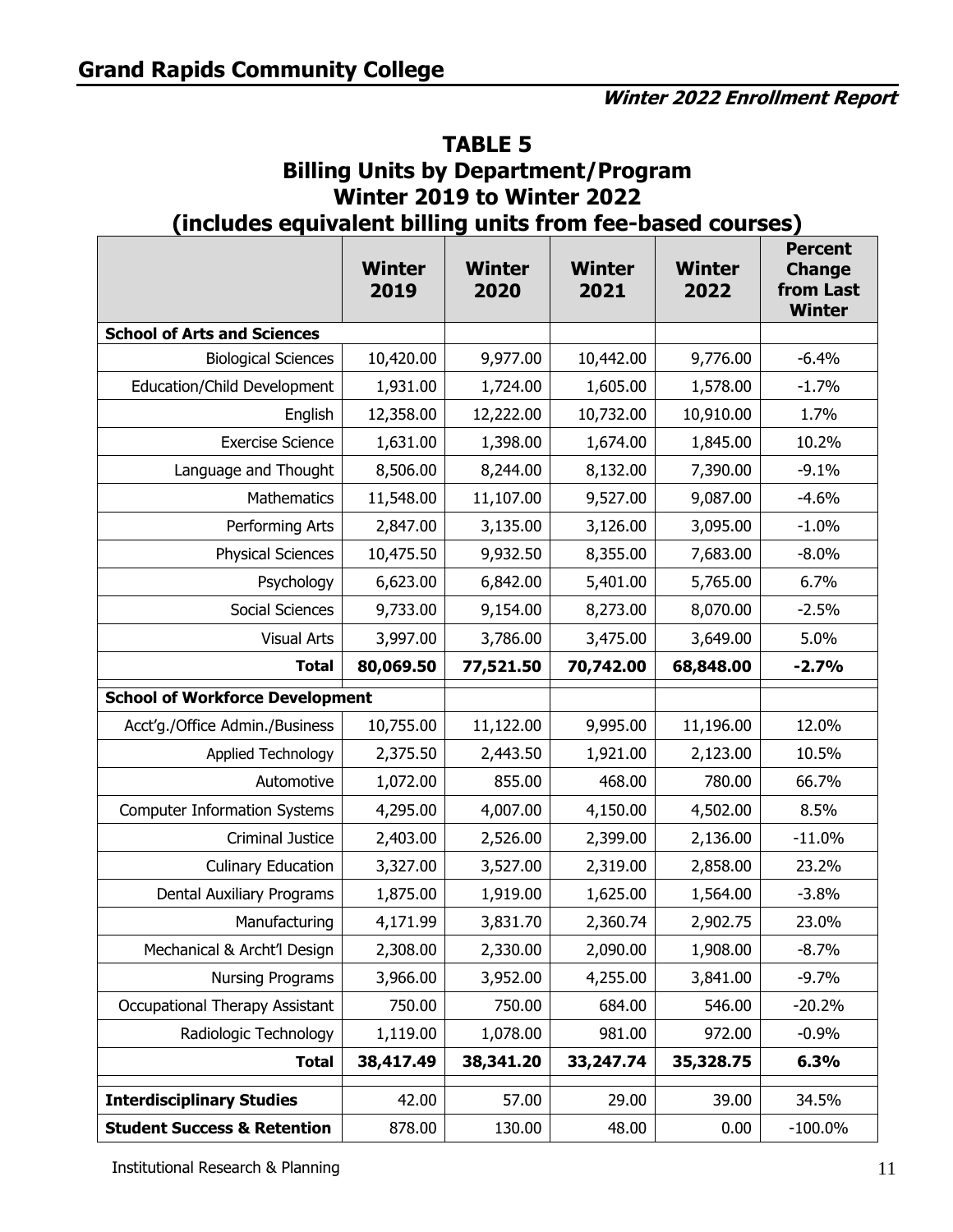|                                  | Cicult Hould by School<br><b>Arts &amp; Sciences</b> |                                |               | <b>Workforce</b><br><b>Development</b> |
|----------------------------------|------------------------------------------------------|--------------------------------|---------------|----------------------------------------|
| <b>Winter</b><br><b>Semester</b> | <b>Number</b>                                        | $\frac{0}{0}$<br><b>Change</b> | <b>Number</b> | $\frac{0}{0}$<br><b>Change</b>         |
| 2022                             | 62,295                                               | $-3.1$                         | 29,884        | 6.3                                    |
| 2021                             | 64,320                                               | $-8.9$                         | 28,105        | $-11.7$                                |
| 2020                             | 70,619                                               | $-2.4$                         | 31,812        | $-0.4$                                 |
| 2019                             | 72,367                                               | $-2.9$                         | 31,928        | $-3.3$                                 |
| 2018                             | 74,528                                               | $-2.8$                         | 33,020        | $-1.4$                                 |
| 2017                             | 76,695                                               | $-4.4$                         | 33,479        | $-5.3$                                 |
| 2016                             | 80,232                                               | $-4.9$                         | 35,368        | $-7.2$                                 |
| 2015                             | 84,352                                               | $-9.9$                         | 38,109        | $-9.4$                                 |
| 2014                             | 93,575                                               | $-10.6$                        | 42,076        | $-3.2$                                 |
| 2013                             | 104,674                                              | $-4.6$                         | 43,459        | $-2.1$                                 |
| 2012                             | 109,775                                              | $-6.1$                         | 44,387        | $-4.8$                                 |

**TABLE 6 Credit Hours by School**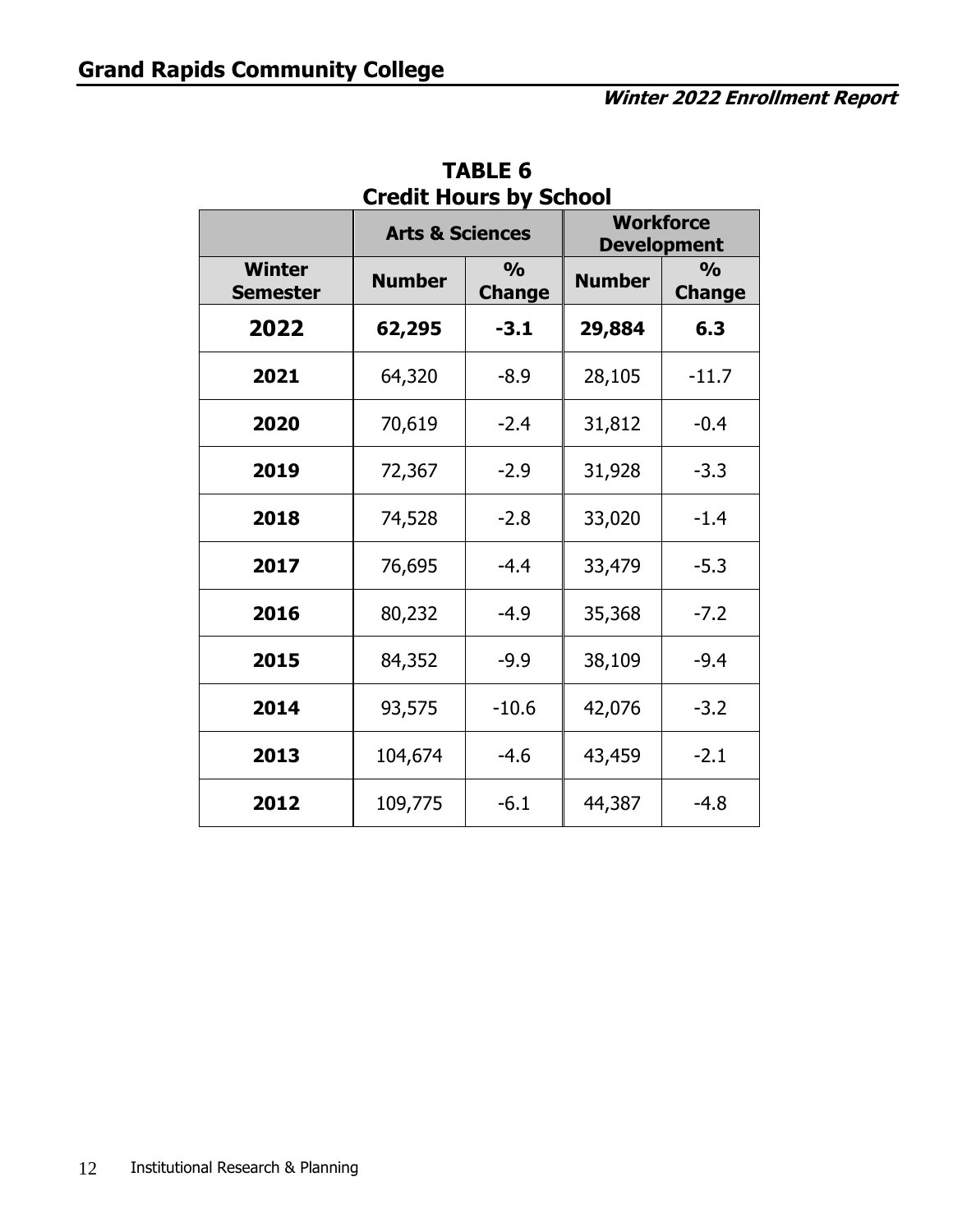|                                        | <b>Winter</b><br>2019 | <b>Winter</b><br>2020 | <b>Winter</b><br>2021 | <b>Winter</b><br>2022 | <b>Percent</b><br><b>Change from</b><br><b>Last Winter</b> |
|----------------------------------------|-----------------------|-----------------------|-----------------------|-----------------------|------------------------------------------------------------|
| <b>School of Arts and Sciences</b>     |                       |                       |                       |                       |                                                            |
| <b>Biological Sciences</b>             | 8,143                 | 7,809                 | 8,069                 | 7,549                 | $-6.4%$                                                    |
| Education/Child Development            | 1,703                 | 1,551                 | 1,444                 | 1,395                 | $-3.4%$                                                    |
| English                                | 12,358                | 12,195                | 10,732                | 10,910                | 1.7%                                                       |
| <b>Exercise Science</b>                | 1,249                 | 1,109                 | 1,396                 | 1,504                 | 7.7%                                                       |
| Language and Thought                   | 8,506                 | 8,244                 | 8,132                 | 7,390                 | $-9.1%$                                                    |
| <b>Mathematics</b>                     | 11,548                | 11,011                | 9,518                 | 9,066                 | $-4.7%$                                                    |
| Performing Arts                        | 2,431                 | 2,776                 | 2,793                 | 2,631                 | $-5.8%$                                                    |
| <b>Physical Science</b>                | 7,525                 | 7,568                 | 6,436                 | 5,864                 | $-8.9%$                                                    |
| Psychology                             | 6,623                 | 6,842                 | 5,401                 | 5,765                 | 6.7%                                                       |
| <b>Social Sciences</b>                 | 9,671                 | 9,078                 | 8,207                 | 8,006                 | $-2.4%$                                                    |
| <b>Visual Arts</b>                     | 2,610                 | 2,436                 | 2,192                 | 2,215                 | 1.0%                                                       |
| <b>Total</b>                           | 72,367                | 70,619                | 64,320                | 62,295                | $-3.1%$                                                    |
| <b>School of Workforce Development</b> |                       |                       |                       |                       |                                                            |
| Accounting/Office Admin/Business       | 10,755                | 11,122                | 9,995                 | 11,196                | 12.0%                                                      |
| <b>Applied Technology</b>              | 1,680                 | 1,744                 | 1,370<br>1,575        |                       | 15.0%                                                      |
| Automotive                             | 680                   | 544                   | 273                   | 486                   | 78.0%                                                      |
| <b>Computer Information Systems</b>    | 4,295                 | 4,007                 | 4,150                 | 4,502                 | 8.5%                                                       |
| <b>Criminal Justice</b>                | 2,172                 | 2,289                 | 2,274                 | 1,970                 | $-13.4%$                                                   |
| <b>Culinary Education</b>              | 1,848                 | 1,960                 | 1,405                 | 1,683                 | 19.8%                                                      |
| Dental Auxiliary Programs              | 1,503                 | 1,421                 | 1,120                 | 1,091                 | $-2.6%$                                                    |
| Manufacturing                          | 3,148                 | 2,873                 | 1,841                 | 2,216                 | 20.4%                                                      |
| Mechanical & Archt'l Design            | 1,755                 | 1,765                 | 1,584                 | 1,449                 | $-8.5%$                                                    |
| <b>Nursing Programs</b>                | 2,392                 | 2,373                 | 2,523                 | 2,286                 | $-9.4%$                                                    |
| <b>Occupational Therapy Assistant</b>  | 698                   | 700                   | 642                   | 506                   | $-21.2%$                                                   |
| Radiologic Technology                  | 1,002                 | 1,014                 | 928                   | 924                   | $-0.4%$                                                    |
| <b>Total</b>                           | 31,928                | 31,812                | 28,105                | 29,884                | 6.3%                                                       |
| <b>Interdisciplinary Studies</b>       | 42                    | 57                    | 29                    | 39                    | 34.5%                                                      |
| <b>Student Success &amp; Retention</b> | 878                   | 130                   | 48                    | $\bf{0}$              | $-100.0\%$                                                 |

**TABLE 7 Credit Hours by Department/Program Winter 2019 to Winter 2022**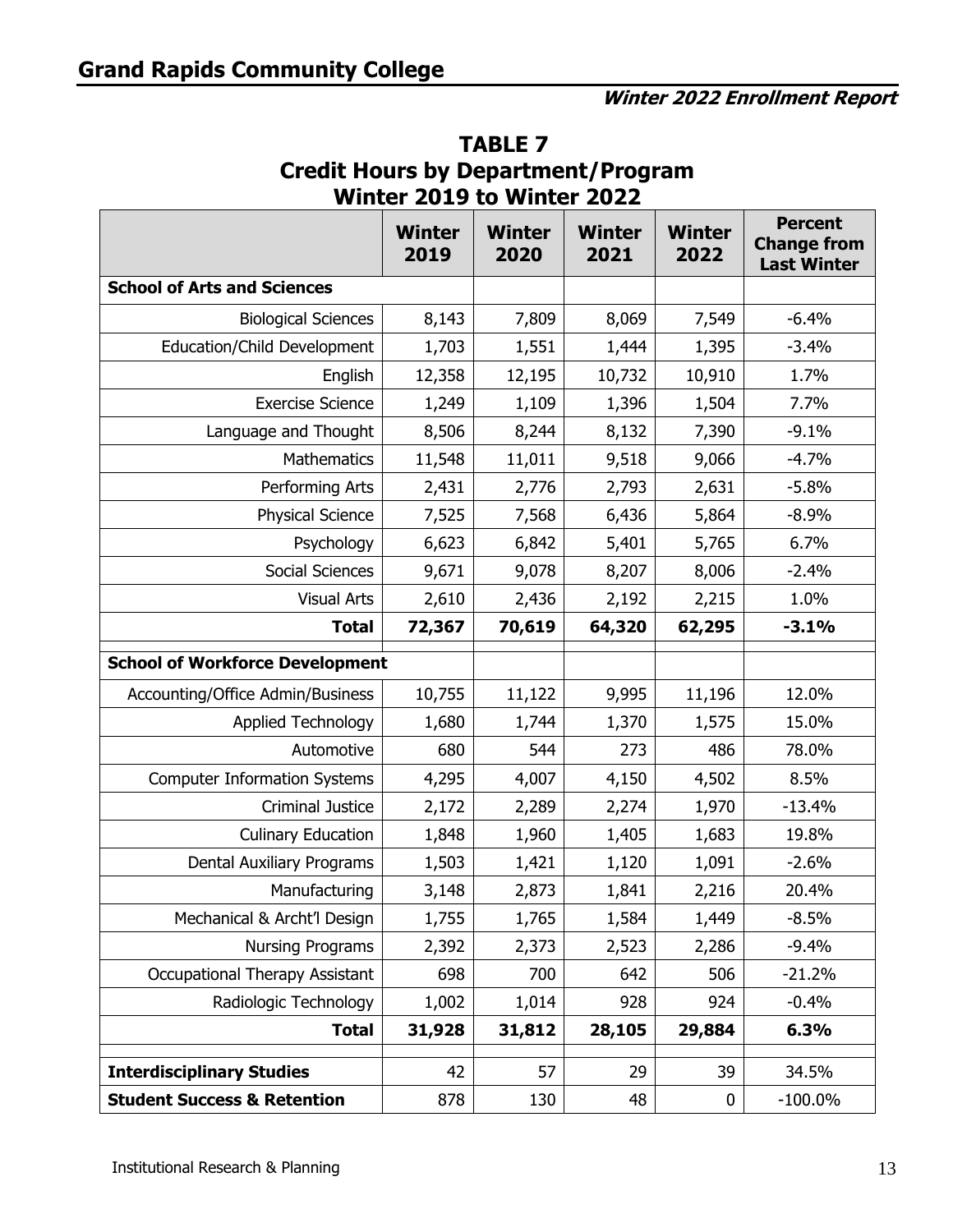| <b>Total Number of Lecture Sections and</b><br>Average Number of Students Per Section* |                                                   |                                                         |  |  |  |  |  |  |  |  |
|----------------------------------------------------------------------------------------|---------------------------------------------------|---------------------------------------------------------|--|--|--|--|--|--|--|--|
| <b>Winter</b><br><b>Semester</b>                                                       | <b>Total Number of</b><br><b>Lecture Sections</b> | <b>Average Number of</b><br><b>Students Per Section</b> |  |  |  |  |  |  |  |  |
| 2022                                                                                   | 1,446                                             | 19.2                                                    |  |  |  |  |  |  |  |  |
| 2021                                                                                   | 1,397                                             | 19.8                                                    |  |  |  |  |  |  |  |  |
| 2020                                                                                   | 1,438                                             | 21.5                                                    |  |  |  |  |  |  |  |  |
| 2019                                                                                   | 1,465                                             | 21.9                                                    |  |  |  |  |  |  |  |  |
| 2018                                                                                   | 1,461                                             | 22.6                                                    |  |  |  |  |  |  |  |  |
| 2017                                                                                   | 1,598                                             | 21.7                                                    |  |  |  |  |  |  |  |  |
| 2016                                                                                   | 1,657                                             | 22.1                                                    |  |  |  |  |  |  |  |  |
| 2015                                                                                   | 1,746                                             | 22.7                                                    |  |  |  |  |  |  |  |  |
| 2014                                                                                   | 1,985                                             | 22.0                                                    |  |  |  |  |  |  |  |  |
| 2013                                                                                   | 2,045                                             | 23.3                                                    |  |  |  |  |  |  |  |  |
| 2012                                                                                   | 2,111                                             | 23.7                                                    |  |  |  |  |  |  |  |  |

#### **TABLE 8**

\* Starting in Winter 2010, MCCVLC courses were part of regular sections.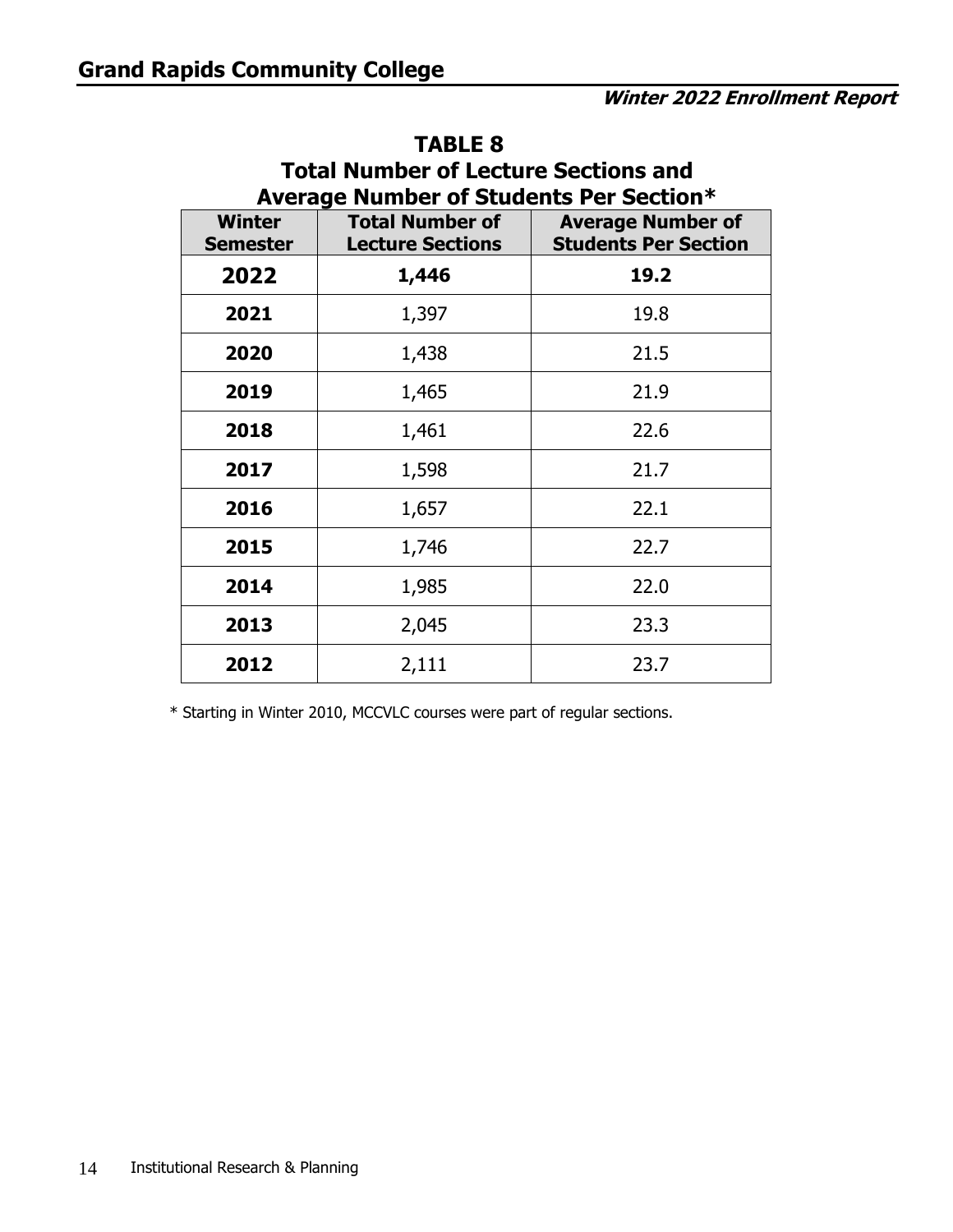|                                  | <b>Resident</b>   |                | <b>Non-Resident</b> |                | <b>Out of State</b> |                |  |  |
|----------------------------------|-------------------|----------------|---------------------|----------------|---------------------|----------------|--|--|
| <b>Winter</b><br><b>Semester</b> | <b>Hours</b>      | <b>Percent</b> | <b>Hours</b>        | <b>Percent</b> |                     | <b>Percent</b> |  |  |
| 2022                             | 73,561.17         | 73.1           | 25,786.66           | 25.6           |                     | 1.3            |  |  |
| 2021                             | 72,638.15<br>72.3 |                | 26,755.59           | 26.6           |                     | 1.1            |  |  |
| 2020                             | 81,197.25<br>72.4 |                | 29,611.54           | 26.4           | 1,384.91            | 1.2            |  |  |
| 2019                             | 85,266.88         |                | 29,362.68           | 25.3           | 1,385.43            | 1.2            |  |  |
| 2018                             | 88,663.56         |                | 30,240.55           | 25.1           | 1,551.12            | 1.3            |  |  |
| 2017                             | 90,455.37         | 72.6           | 32,724.32           | 26.3           | 1,460.79            | 1.2            |  |  |
| 2016                             | 96,210.92         | 73.4           | 33,502.57           | 25.6           | 1,337.90            | 1.0            |  |  |
| 2015                             | 103,715.03        | 74.1           | 35,236.22           | 25.1           | 1,172.37            | 0.8            |  |  |
| 2014                             | 116,862.23        | 75.4           | 36,777.33           | 23.7           | 1,393.76            | 0.9            |  |  |
| 2013                             | 128,980.03        | 75.9           | 39,583.65           | 23.3           | 1,420.84            |                |  |  |
| 2012                             | 136,341.75        | 77.0           | 39,422.93           | 22.3           | 1,287.46            | 0.7            |  |  |

**TABLE 9 Billing Units by Residency**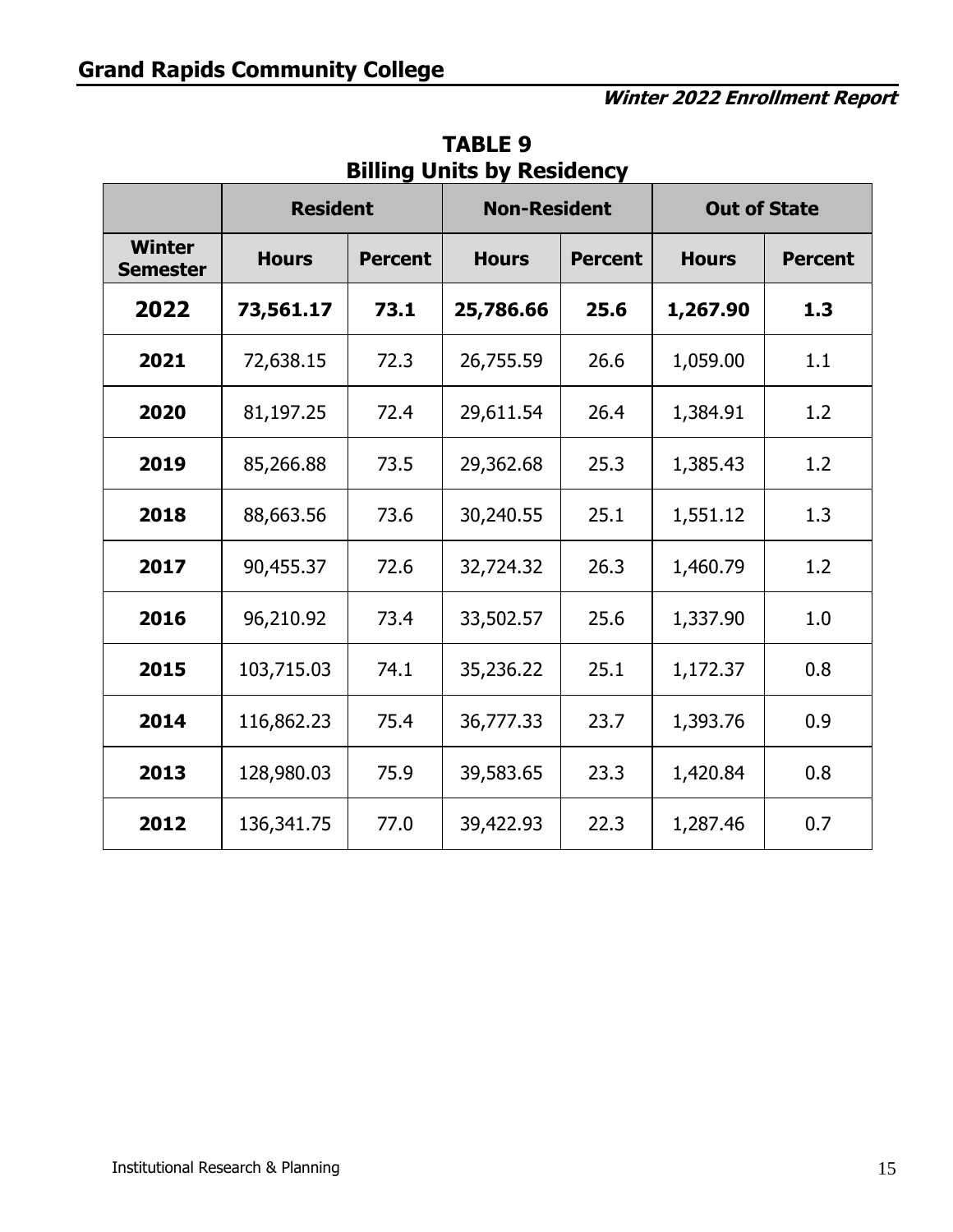|                                  |               | <b>Resident</b> |               | <b>Non-Resident</b> | <b>Out of State</b> |          |  |
|----------------------------------|---------------|-----------------|---------------|---------------------|---------------------|----------|--|
| <b>Winter</b><br><b>Semester</b> | N             | Percent*        | N             | Percent*            | N                   | Percent* |  |
| 2022                             | 8,396<br>73.4 |                 | 2,890         | 25.2                | 156                 | 1.4      |  |
| 2021                             | 8,235         | 72.8            | 2,984         | 26.4                | 98                  | 0.9      |  |
| 2020                             | 9,150         | 72.7            | 3,313<br>26.3 |                     | 123                 | 1.0      |  |
| 2019                             | 9,542         | 73.3            | 25.7<br>3,350 |                     | 124                 | 1.0      |  |
| 2018                             | 9,629         | 72.5            | 3,501         | 26.4                |                     | 1.1      |  |
| 2017                             | 9,668         | 71.5            | 3,708<br>27.4 |                     | 141                 | 1.0      |  |
| 2016                             | 10,362        | 73.2            | 25.9<br>3,666 |                     | 132                 | 0.9      |  |
| 2015                             | 10,893        | 73.8            | 3,751         | 25.4                | 113                 | 0.8      |  |
| 2014                             | 11,739        | 74.5            | 3,898         | 24.7                |                     | 0.8      |  |
| 2013                             | 12,826        | 75.3            | 4,079         | 23.9                | 135                 | 0.8      |  |
| 2012                             | 13,344        | 76.5            | 3,984         | 22.8                | 120                 | 0.7      |  |

**TABLE 10 Residency Headcount** 

\*Percent of total students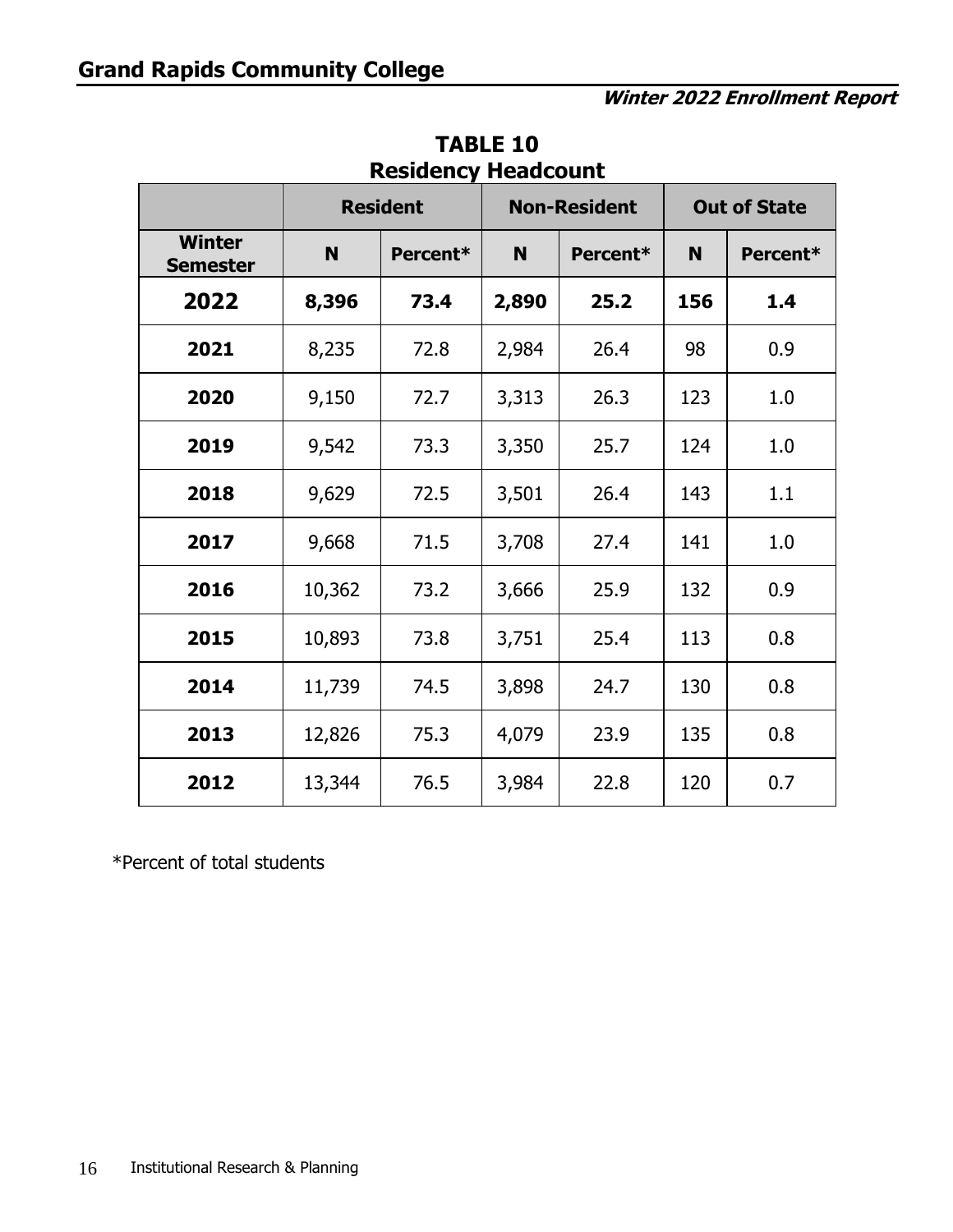| for Beginning Degree-Seeking Freshmen in the Fall<br><b>Number</b> |                                       |                                       |                                       |                                       |                                       |                                                        |  |  |  |  |  |  |
|--------------------------------------------------------------------|---------------------------------------|---------------------------------------|---------------------------------------|---------------------------------------|---------------------------------------|--------------------------------------------------------|--|--|--|--|--|--|
|                                                                    |                                       | <b>Percent</b><br><b>Continuing</b>   |                                       |                                       |                                       |                                                        |  |  |  |  |  |  |
|                                                                    | <b>Fall 2017</b><br>to Winter<br>2018 | <b>Fall 2018</b><br>to Winter<br>2019 | <b>Fall 2019</b><br>to Winter<br>2020 | <b>Fall 2020</b><br>to Winter<br>2021 | <b>Fall 2021</b><br>to Winter<br>2022 | <b>Enrolled</b><br><b>Starting</b><br><b>Fall 2021</b> |  |  |  |  |  |  |
| <b>Female</b>                                                      | 76.9                                  | 79.8                                  | 80.6                                  | 75.3                                  | 77.8                                  | 1,561                                                  |  |  |  |  |  |  |
| <b>Male</b>                                                        | 75.0                                  | 75.5                                  | 77.1                                  | 71.8                                  | 70.1                                  | 1,239                                                  |  |  |  |  |  |  |
| <b>Unreported</b>                                                  |                                       | 100.0                                 | 100.0                                 | N/A                                   | N/A                                   | 0                                                      |  |  |  |  |  |  |
| <b>American Indian</b>                                             | 81.8                                  | 64.3                                  | 60.0                                  | 73.3                                  | 58.3                                  | 12                                                     |  |  |  |  |  |  |
| <b>Asian</b>                                                       | 84.9                                  | 85.2                                  | 84.6                                  | 81.2                                  | 86.9                                  | 99                                                     |  |  |  |  |  |  |
| <b>Black</b>                                                       | 74.0                                  | 71.6                                  | 72.1                                  | 63.9                                  | 64.4                                  | 275                                                    |  |  |  |  |  |  |
| <b>Hispanic</b>                                                    | 74.4                                  | 75.2                                  | 75.0                                  | 71.0                                  | 72.7                                  | 491                                                    |  |  |  |  |  |  |
| <b>2 or More Races</b>                                             | 67.1                                  | 67.0                                  | 76.8                                  | 62.0                                  | 73.1                                  | 93                                                     |  |  |  |  |  |  |
| <b>White</b>                                                       | 76.6                                  | 79.0                                  | 81.8                                  | 76.3                                  | 76.1                                  | 1,602                                                  |  |  |  |  |  |  |
| <b>Other</b>                                                       | 85.5                                  | 80.4                                  | 75.0                                  | 72.4                                  | 74.1                                  | 228                                                    |  |  |  |  |  |  |
| Age 17-21                                                          | 76.8                                  | 78.4                                  | 80.3                                  | 74.0                                  | 75.7                                  | 2,190                                                  |  |  |  |  |  |  |
| Age 22 and older                                                   | 69.8                                  | 72.4                                  | 68.5                                  | 72.0                                  | 69.8                                  | 610                                                    |  |  |  |  |  |  |
| <b>Full time</b>                                                   | 81.8                                  | 81.4                                  | 84.0                                  | 80.6                                  | 78.6                                  | 1,288                                                  |  |  |  |  |  |  |
| <b>Part time</b>                                                   | 69.8                                  | 73.8                                  | 73.3                                  | 65.7                                  | 70.8                                  | 1,512                                                  |  |  |  |  |  |  |
| <b>TOTAL</b>                                                       | 76.0                                  | 77.7                                  | 79.0                                  | 73.8                                  | 74.4                                  | 2,800                                                  |  |  |  |  |  |  |
| <b>Arts &amp; Sciences</b>                                         | 75.6                                  | 78.1                                  | 79.3                                  | 73.8                                  | 73.6                                  | 2,454                                                  |  |  |  |  |  |  |
| <b>Workforce</b><br><b>Development</b>                             | 77.6                                  | 71.8                                  | 77.2                                  | 74.7                                  | 78.9                                  | 247                                                    |  |  |  |  |  |  |
| <b>Academic</b><br><b>Foundations</b><br>Program                   | 73.1                                  | 73.7                                  | 73.1                                  | 71.6                                  | 71.0                                  | 876                                                    |  |  |  |  |  |  |
| <b>CLS 100</b>                                                     | 77.6                                  | 79.5                                  | 92.2                                  | 92.6                                  | 94.3                                  | 35                                                     |  |  |  |  |  |  |

#### **TABLE 11 Fall-to-Winter Retention Rates**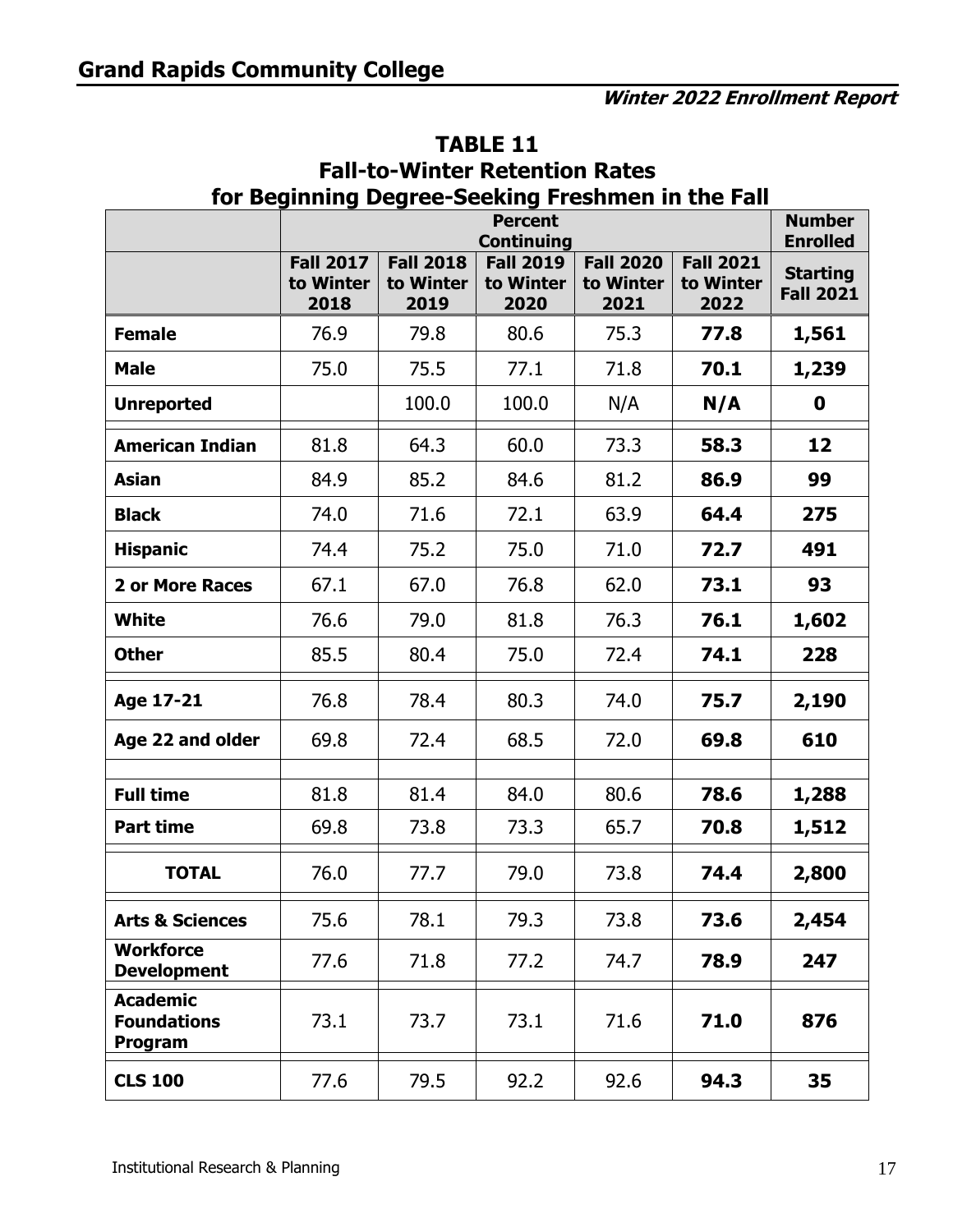#### **TABLE 12 Credits by Location and Time**

on January 20, 2022

Table 12 data not provided for the Winter 2022 report.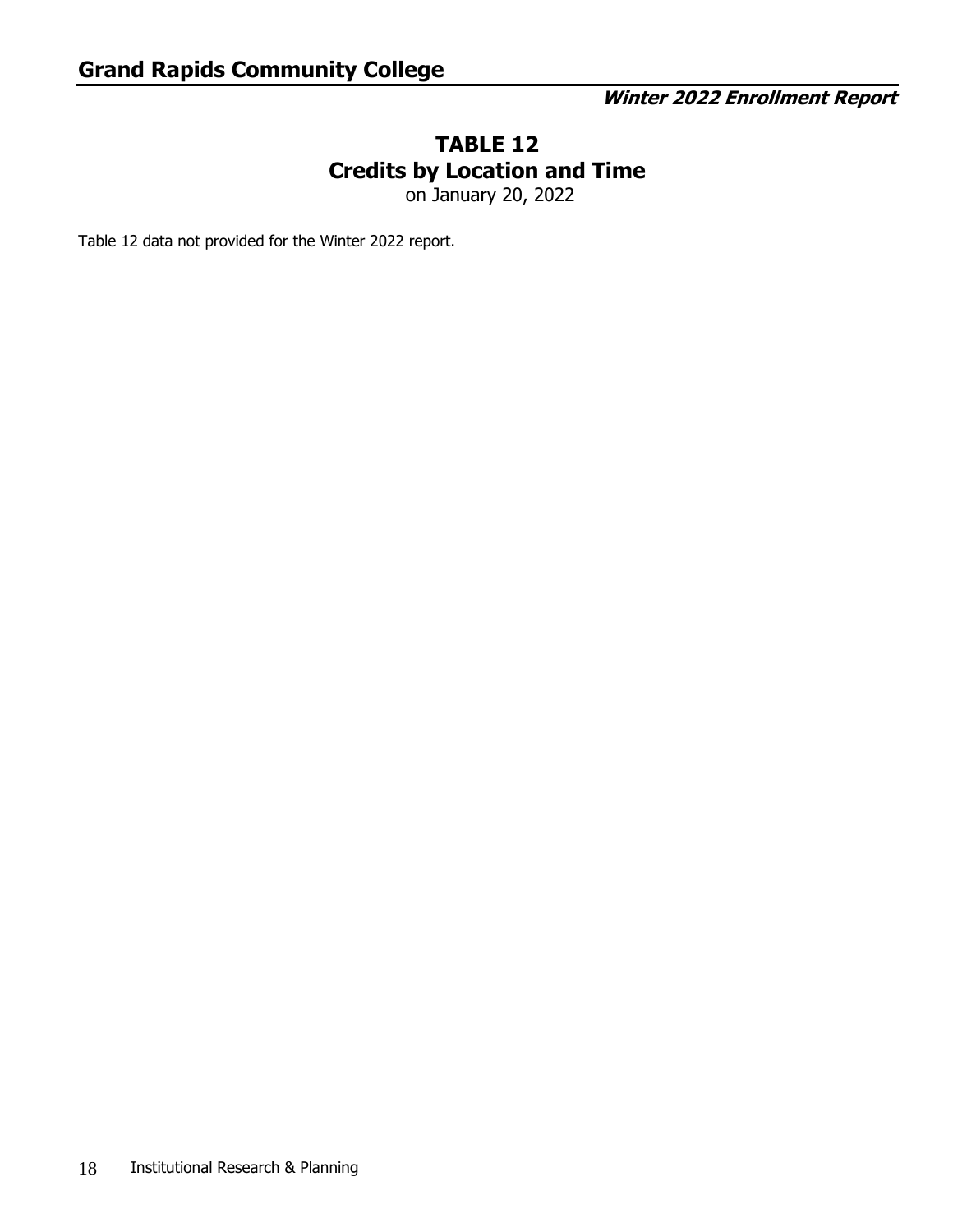# Section 2 Winter Credit Enrollment Data by Demographic Variables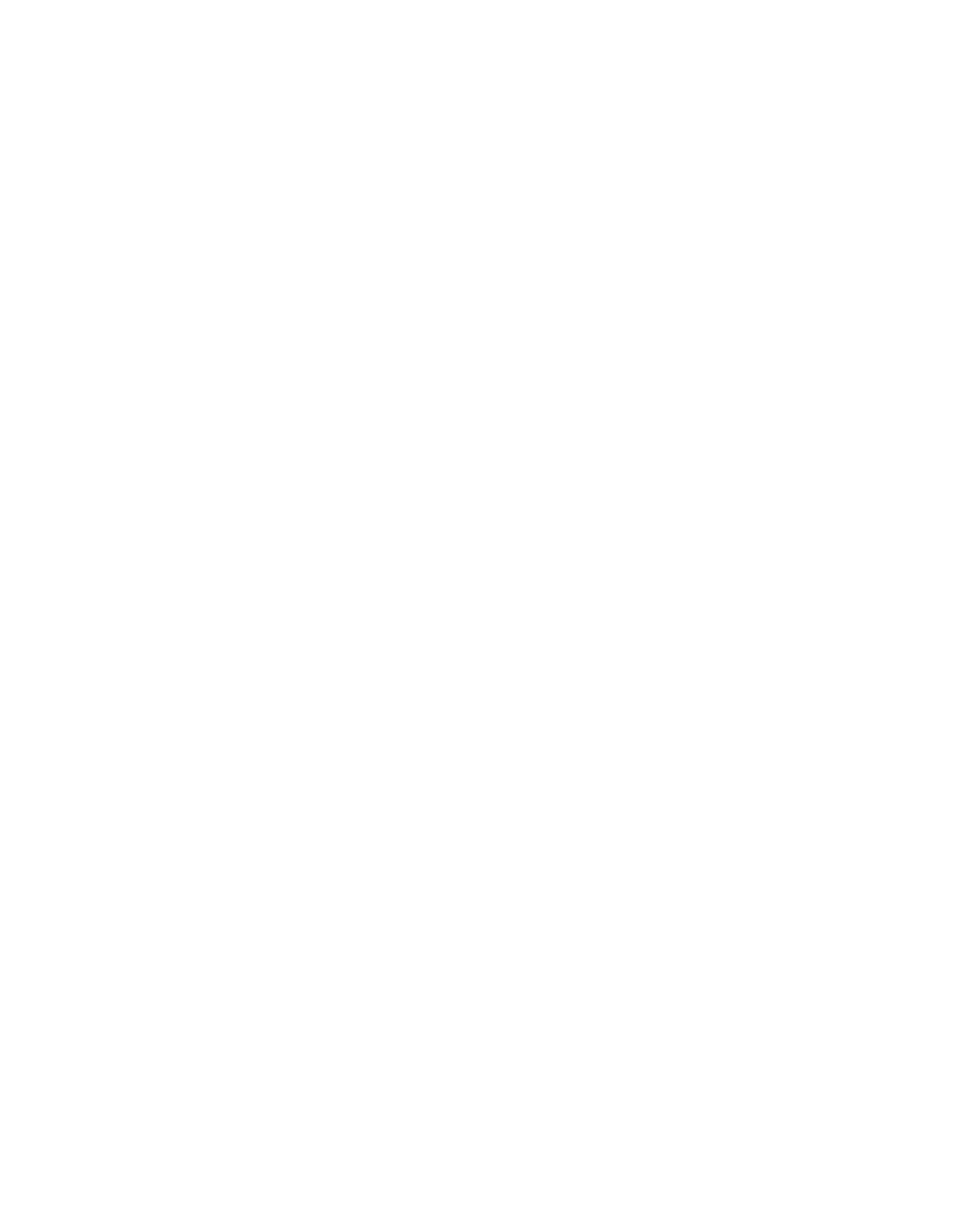| <b>Winter</b><br><b>Semester</b> | $\frac{1}{2}$<br>$\frac{0}{0}$<br><b>Females</b><br><b>Males</b><br>Female* |      | Male* | <b>Unreported</b> | $\frac{0}{0}$<br>Unreported* |     |
|----------------------------------|-----------------------------------------------------------------------------|------|-------|-------------------|------------------------------|-----|
| 2022                             | 6,573                                                                       | 57.4 | 4,848 | 42.4              | 21                           | 0.2 |
| 2021                             | 6,575                                                                       | 58.1 | 4,721 | 41.7              | 21                           | 0.2 |
| 2020                             | 6,670                                                                       | 53.0 | 5,898 | 46.9              | 18                           | 0.1 |
| 2019                             | 6,847                                                                       | 52.6 | 6,131 | 47.1              | 38                           | 0.3 |
| 2018                             | 6,846                                                                       | 51.6 | 6,427 | 48.4              |                              |     |
| 2017                             | 6,849                                                                       | 50.7 | 6,668 | 49.3              |                              |     |
| 2016                             | 7,258                                                                       | 51.3 | 6,902 | 48.7              |                              |     |
| 2015                             | 7,478                                                                       | 50.7 | 7,279 | 49.3              |                              |     |
| 2014                             | 8,106                                                                       | 51.4 | 7,660 | 48.6              |                              |     |
| 2013                             | 8,919                                                                       | 52.3 | 8,121 | 47.7              |                              |     |
| 2012                             | 9,172                                                                       | 52.6 | 8,276 | 47.4              |                              |     |

**TABLE 13 Winter Enrollment by Gender** 

\*Percent of total students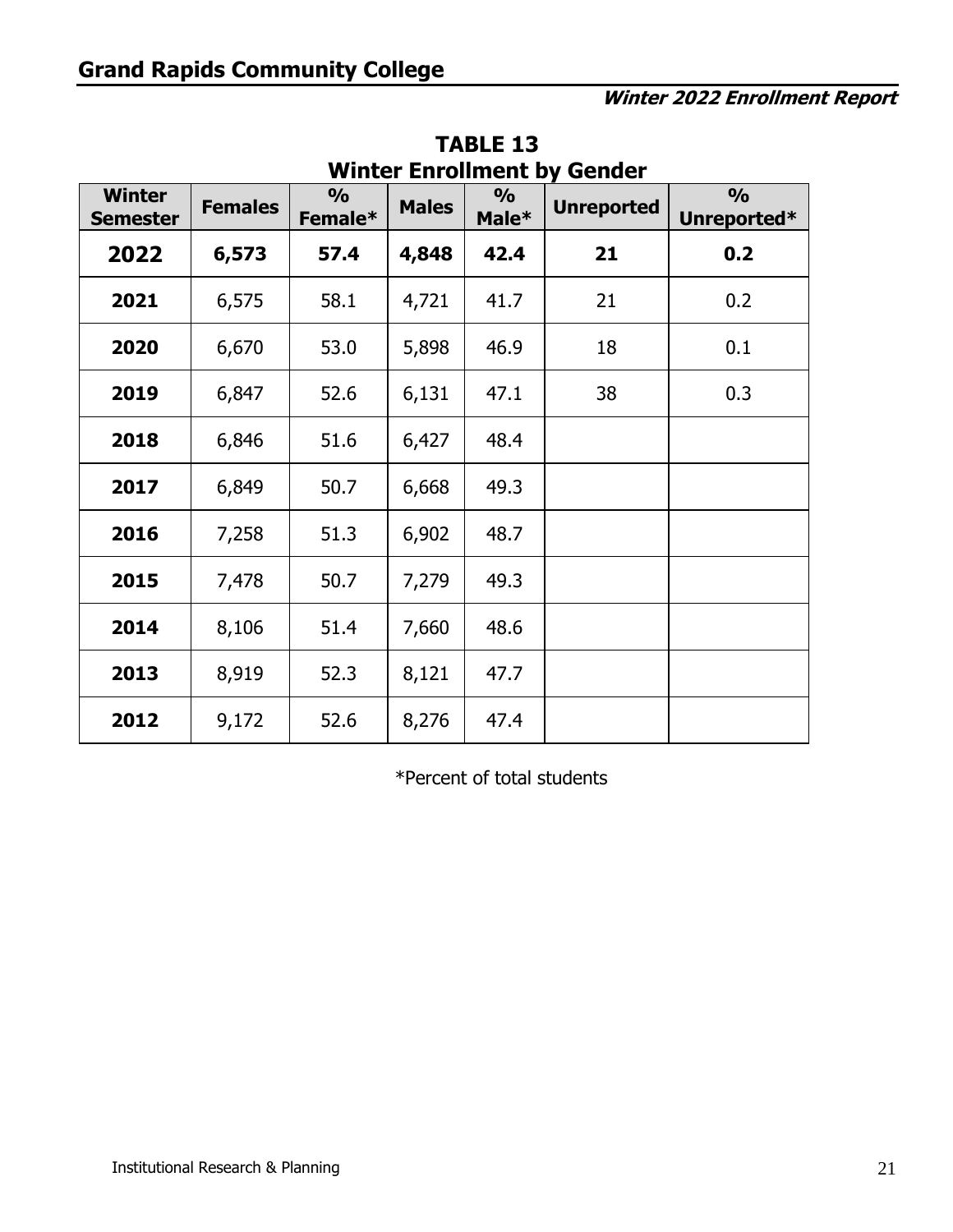| Winter Enrollment--Age 25 and Older |               |          |  |  |  |  |  |  |  |  |
|-------------------------------------|---------------|----------|--|--|--|--|--|--|--|--|
| <b>Winter</b><br><b>Semester</b>    | <b>Number</b> | Percent* |  |  |  |  |  |  |  |  |
| 2022                                | 3,875         | 33.9     |  |  |  |  |  |  |  |  |
| 2021                                | 3,424         | 30.3     |  |  |  |  |  |  |  |  |
| 2020                                | 3,612         | 28.7     |  |  |  |  |  |  |  |  |
| 2019                                | 3,797         | 29.2     |  |  |  |  |  |  |  |  |
| 2018                                | 3,853         | 29.0     |  |  |  |  |  |  |  |  |
| 2017                                | 4,066         | 30.1     |  |  |  |  |  |  |  |  |
| 2016                                | 4,269         | 30.1     |  |  |  |  |  |  |  |  |
| 2015                                | 4,719         | 32.0     |  |  |  |  |  |  |  |  |
| 2014                                | 5,326         | 33.8     |  |  |  |  |  |  |  |  |
| 2013                                | 6,206         | 36.4     |  |  |  |  |  |  |  |  |
| 2012                                | 6,476         | 37.1     |  |  |  |  |  |  |  |  |

**TABLE 14 Winter Enrollment--Age 25 and Older** 

\*Percent of total students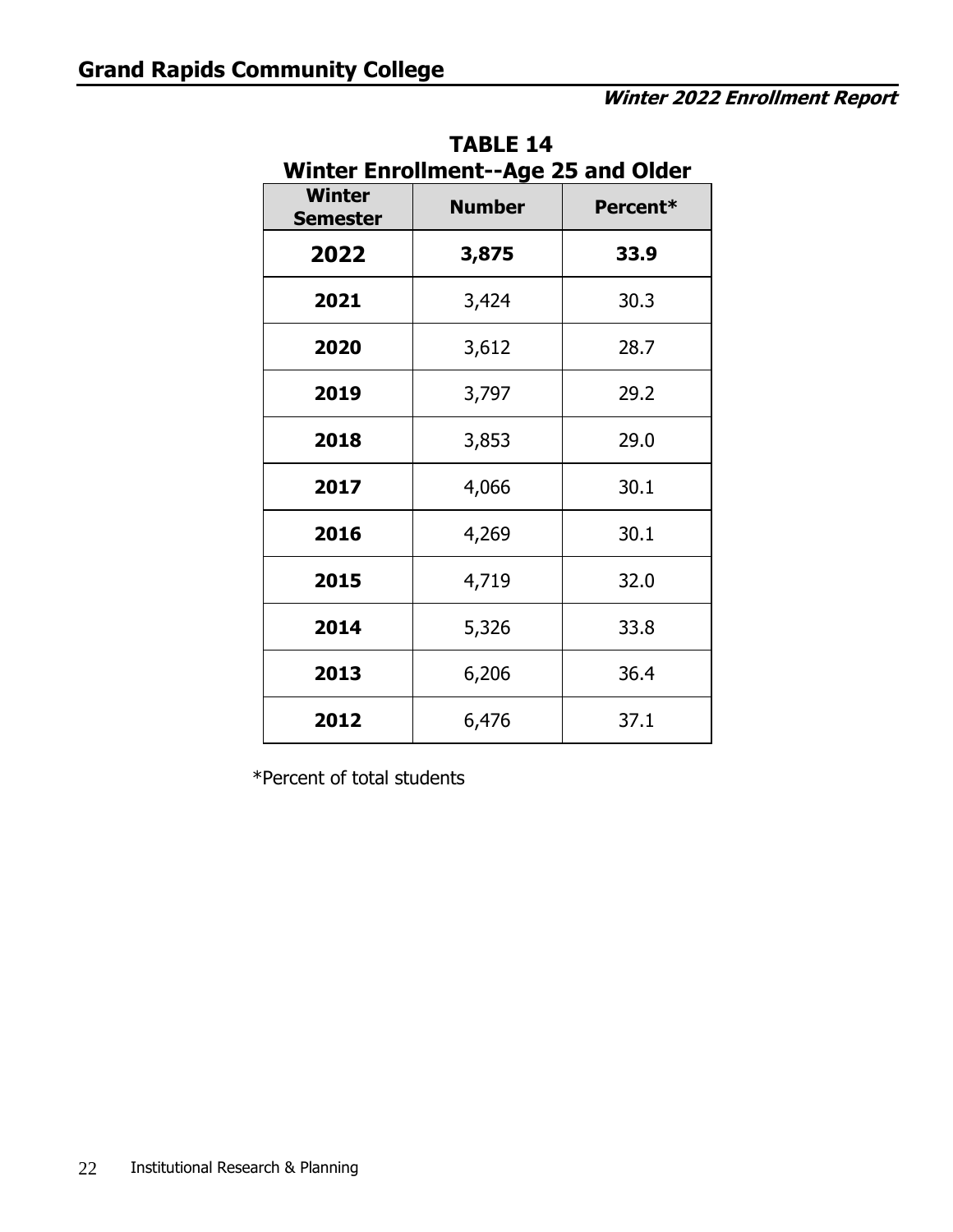| IABLE 19<br><b>Average Age of Students</b> |                    |  |  |  |  |  |  |  |  |
|--------------------------------------------|--------------------|--|--|--|--|--|--|--|--|
| <b>Winter</b><br><b>Semester</b>           | <b>Average Age</b> |  |  |  |  |  |  |  |  |
| 2022                                       | 25.0               |  |  |  |  |  |  |  |  |
| 2021                                       | 24.3               |  |  |  |  |  |  |  |  |
| 2020                                       | 24.0               |  |  |  |  |  |  |  |  |
| 2019                                       | 24.1               |  |  |  |  |  |  |  |  |
| 2018                                       | 24.2               |  |  |  |  |  |  |  |  |
| 2017                                       | 24.4               |  |  |  |  |  |  |  |  |
| 2016                                       | 24.5               |  |  |  |  |  |  |  |  |
| 2015                                       | 24.9               |  |  |  |  |  |  |  |  |
| 2014                                       | 25.4               |  |  |  |  |  |  |  |  |
| 2013                                       | 25.9               |  |  |  |  |  |  |  |  |
| 2012                                       | 26.1               |  |  |  |  |  |  |  |  |

# **TABLE 15**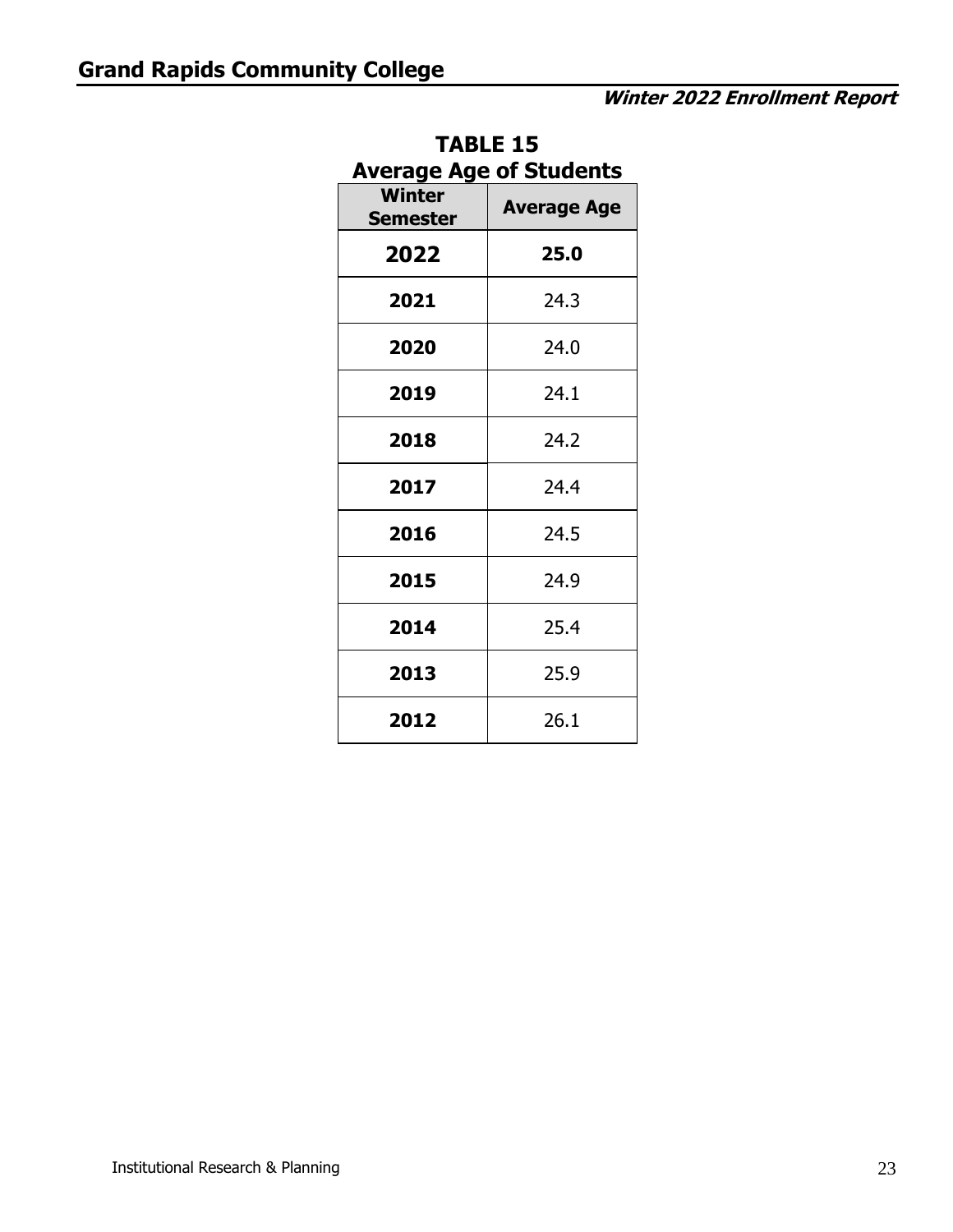|               | Asian/<br><b>Pacific</b><br><b>Islander</b> |               | <b>Black</b> |               | <b>Hispanic</b> |               | <b>American</b><br><b>Indian</b> |               | 2 or More<br>Races * |               | <b>White</b> |               |             | Inter-<br>national | <b>Unknown</b> |               |
|---------------|---------------------------------------------|---------------|--------------|---------------|-----------------|---------------|----------------------------------|---------------|----------------------|---------------|--------------|---------------|-------------|--------------------|----------------|---------------|
| <b>Winter</b> | N                                           | $\frac{0}{0}$ | $\mathbf N$  | $\frac{0}{0}$ | N               | $\frac{0}{0}$ | N                                | $\frac{1}{2}$ | $\mathbf N$          | $\frac{0}{0}$ | $\mathbf N$  | $\frac{0}{0}$ | $\mathbf N$ | $\frac{0}{0}$      | $\mathbf N$    | $\frac{0}{0}$ |
| 2022          | 476                                         | 4.2           | 1071         | 9.4           | 1676            | 14.6          | 59                               | 0.5           | 342                  | 3.0           | 7107         | 62.1          | 33          | 0.3                | 678            | 5.9           |
| 2021          | 463                                         | 4.1           | 1028         | 9.1           | 1504            | 13.3          | 52                               | 0.5           | 325                  | 2.9           | 7136         | 63.0          | 44          | 0.4                | 765            | 6.7           |
| 2020          | 530                                         | 4.2           | 1168         | 9.3           | 1832            | 14.5          | 62                               | 0.5           | 380                  | 3.0           | 7799         | 62.0          | 58          | 0.5                | 757            | 6.0           |
| 2019          | 523                                         | 4.0           | 1129         | 8.7           | 1823            | 14.0          | 57                               | 0.4           | 393                  | 3.0           | 8088         | 62.2          | 58          | 0.4                | 945            | 7.3           |
| 2018          | 544                                         | 4.1           | 1181         | 8.9           | 1774            | 13.4          | 67                               | 0.5           | 392                  | 2.9           | 8526         | 64.2          | 60          | 0.5                | 729            | 5.5           |
| 2017          | 571                                         | 4.3           | 1219         | 9.0           | 1700            | 12.6          | 70                               | 0.5           | 367                  | 2.7           | 9130         | 67.5          | 57          | 0.4                | 403            | 3.0           |
| 2016          | 578                                         | 4.1           | 1325         | 9.4           | 1670            | 11.8          | 94                               | 0.7           | 332                  | 2.3           | 9606         | 67.8          | 46          | 0.3                | 509            | 3.6           |
| 2015          | 526                                         | 3.6           | 1556         | 10.6          | 1523            | 10.3          | 99                               | 0.7           | 255                  | 1.7           | 10055        | 68.1          | 46          | 0.3                | 697            | 4.7           |
| 2014          | 524                                         | 3.3           | 1764         | 11.2          | 1419            | 9.0           | 120                              | 0.8           | 123                  | 0.8           | 10847        | 68.8          | 47          | 0.3                | 923            | 5.8           |
| 2013          | 512                                         | 3.0           | 2142         | 12.6          | 1357            | 8.0           | 140                              | 0.8           | 30                   | 0.2           | 11801        | 69.2          | 41          | 0.2                | 1017           | 6.0           |
| 2012          | 507                                         | 2.9           | 2492         | 14.3          | 1370            | 7.9           | 165                              | 0.9           |                      |               | 11991        | 68.7          | 30          | 0.2                | 893            | 5.1           |

#### **TABLE 16 Winter Enrollment by Race/Ethnicity Headcounts and Percent of All Students**

\*In Winter 2016, added 2 or More Races; recalculated enrollment from 2013 to 2015.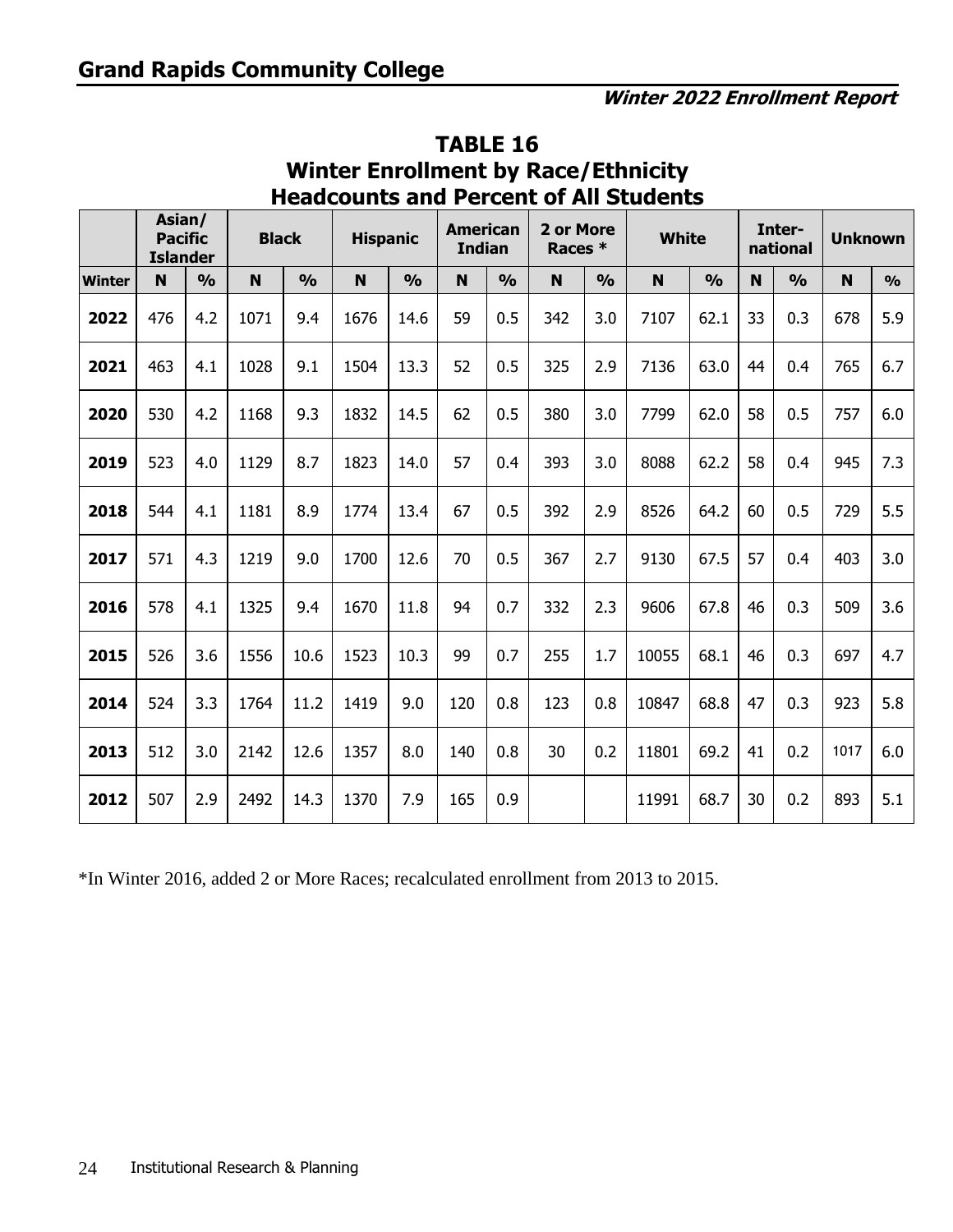|                        |               | <b>Full Time</b><br>(12 or more credits) | winter Enrollment for Full-time/Part-time Students<br><b>Part Time</b><br>(Less than 12<br>credits) |          |
|------------------------|---------------|------------------------------------------|-----------------------------------------------------------------------------------------------------|----------|
| <b>Winter Semester</b> | <b>Number</b> | Percent*                                 | <b>Number</b>                                                                                       | Percent* |
| 2022                   | 2,721         | 23.8                                     | 8,721                                                                                               | 76.2     |
| 2021                   | 2,872         | 25.4                                     | 8,445                                                                                               | 74.6     |
| 2020                   | 3,346         | 26.6                                     | 9,240                                                                                               | 73.4     |
| 2019                   | 3,363         | 25.8                                     | 9,653                                                                                               | 74.2     |
| 2018                   | 3,525         | 26.6                                     | 9,748                                                                                               | 73.4     |
| 2017                   | 3,573         | 26.4                                     | 9,944                                                                                               | 73.6     |
| 2016                   | 3,912         | 27.6                                     | 10,248                                                                                              | 72.4     |
| 2015                   | 4,260         | 28.9                                     | 10,497                                                                                              | 71.1     |
| 2014                   | 4,847         | 30.7                                     | 10,920                                                                                              | 69.3     |
| 2013                   | 5,490         | 32.2                                     | 11,550                                                                                              | 67.8     |
| 2012                   | 6,014         | 34.5                                     | 11,434                                                                                              | 65.5     |

**TABLE 17 Winter Enrollment for Full-time/Part-time Students** 

\* Percent of total students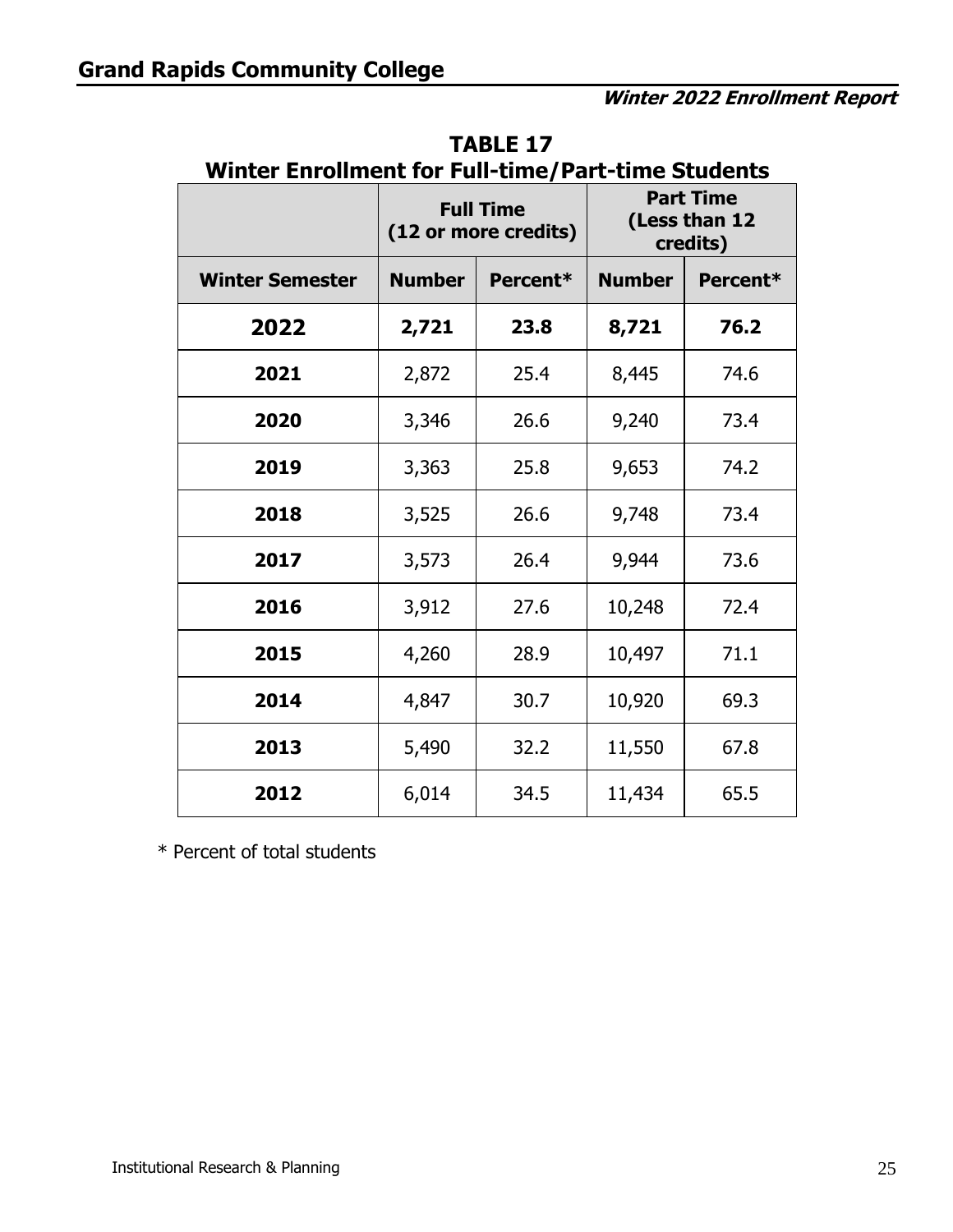| <b>Winter</b><br><b>Semester</b> | <b>Headcount</b> | <b>Total</b><br><b>Credit</b><br><b>Hours</b> | <b>Average</b><br><b>Credits per</b><br><b>Student</b> | <b>FTE*</b> |
|----------------------------------|------------------|-----------------------------------------------|--------------------------------------------------------|-------------|
| 2022                             | 11,442           | 92,218                                        | 8.1                                                    | 5,628       |
| 2021                             | 11,317           | 92,502                                        | 8.2                                                    | 5,687       |
| 2020                             | 12,586           | 102,618                                       | 8.2                                                    | 6,426       |
| 2019                             | 13,016           | 105,215                                       | 8.1                                                    | 6,581       |
| 2018                             | 13,273           | 108,582                                       | 8.2                                                    | 6,774       |
| 2017                             | 13,517           | 110,944                                       | 8.2                                                    | 6,888       |
| 2016                             | 14,160           | 116,602                                       | 8.2                                                    | 7,328       |
| 2015                             | 14,757           | 123,749                                       | 8.4                                                    | 7,759       |
| 2014                             | 15,767           | 136,430                                       | 8.7                                                    | 8,487       |
| 2013                             | 17,040           | 148,542                                       | 8.7                                                    | 9,340       |
| 2012                             | 17,448           | 154,824                                       | 8.9                                                    | 9,825       |

#### **TABLE 18 Winter Semester Average Credits Per Student and Full Time Equivalent (FTE)**

\*The Full Time Equivalent count is found by dividing part-time students by 3 and adding in the full-time students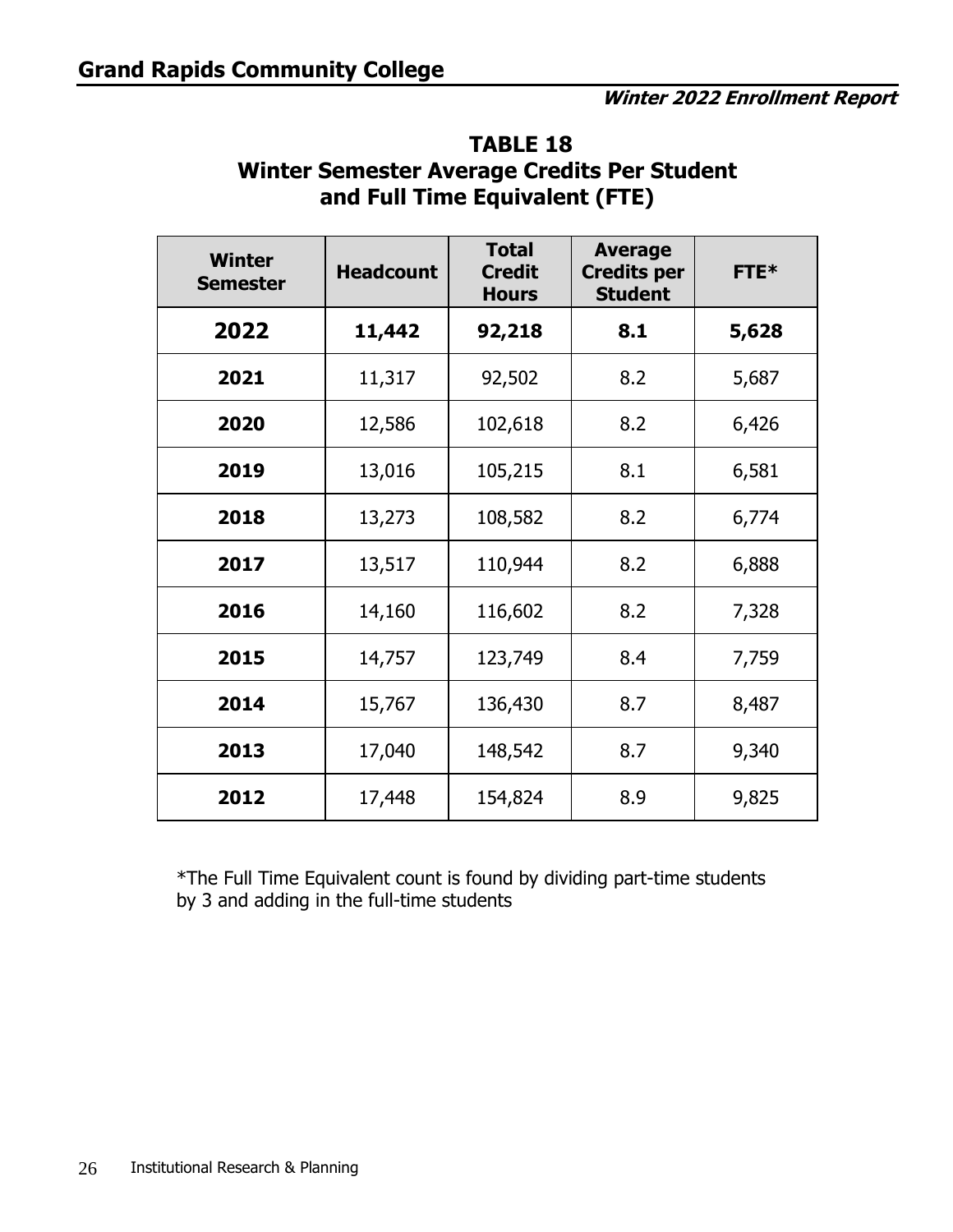# Section 3 Winter 2022 Enrollment Profile